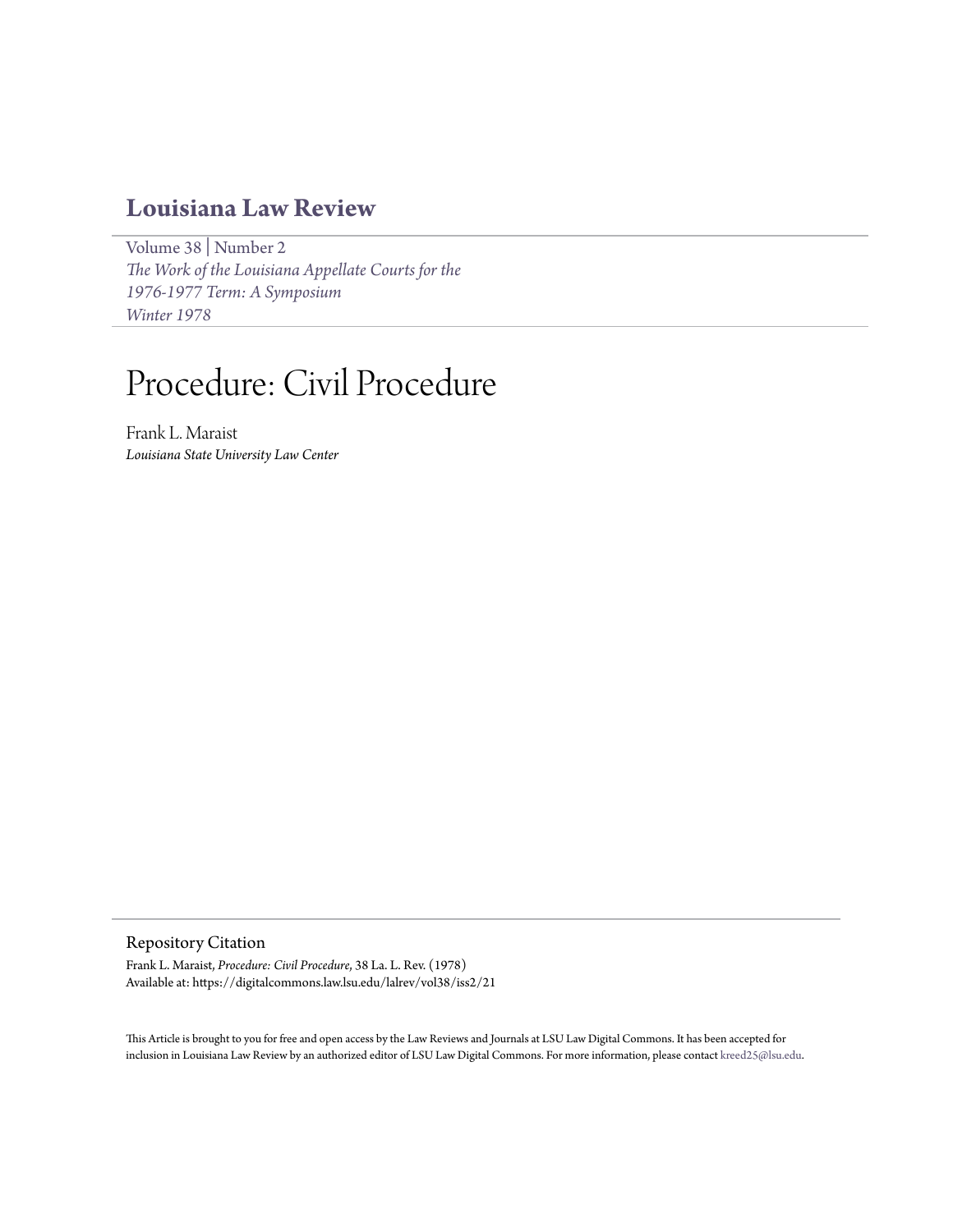# **PROCEDURE**

# CIVIL PROCEDURE

*Frank L. Maraist\**

### **JURISDICTION**

Code of Civil Procedure article 10 provides that a Louisiana court has jurisdiction to grant custody over a minor who is "in, or is domiciled in" the state. This provision usually permits the court to exercise jurisdiction over the status of a child after the marriage has been dissolved, because the child remains in the state, or the parent who is granted custody remains in the state and thus the child's domicile is in the state. In some instances, however, the parent who is granted custody leaves the state, accompanied by the child, and the other parent remains in the state. In such cases, does a Louisiana court have jurisdiction to alter the custody decree? The Third' and Fourth<sup>2</sup> Circuits have held that a court has "continuing jurisdiction" in such cases, but the First<sup>3</sup> and Second<sup>4</sup> Circuits have rejected the concept and held that a court was without jurisdiction. The issue was partially resolved by the supreme court during the 1976-77 term. In *Odom v.*  $Odom<sub>1</sub><sup>5</sup>$ , the court held that where the child and the parent with custody are no longer in the state, and the parent remaining in Louisiana is not obligated to support the child, a Louisiana court does not have jurisdiction to adjudicate the custody of the child. The court reserved judgment on the issue of whether a Louisiana court would have continuing jurisdiction in cases in which the parent remaining in Louisiana is obligated to support the absent child, and also reserved judgment on whether, if continuing jurisdiction exists in such a case, its exercise would be limited by comity or due process.

- 1. Lynn v. Lynn, 316 So. 2d 445 (La. App. 3d Cir. 1975).
- 2. Pattison v. Pattison, 208 So. 2d 395 (La. App. 4th Cir. 1968).
- 3. Stewart v. Stewart, 233 So. 2d 305 (La. App. 1st Cir. 1970).
- 4. Nowlin v. McGee, 180 So. **2d** 72 (La. App. 2d Cir.), writs refused, 248 La. 527, **180** So. 2d 541 (1965).
	- **5.** 345 So. 2d 1154 (La. 1977).

<sup>\*</sup> Professor of Law, Louisiana State University.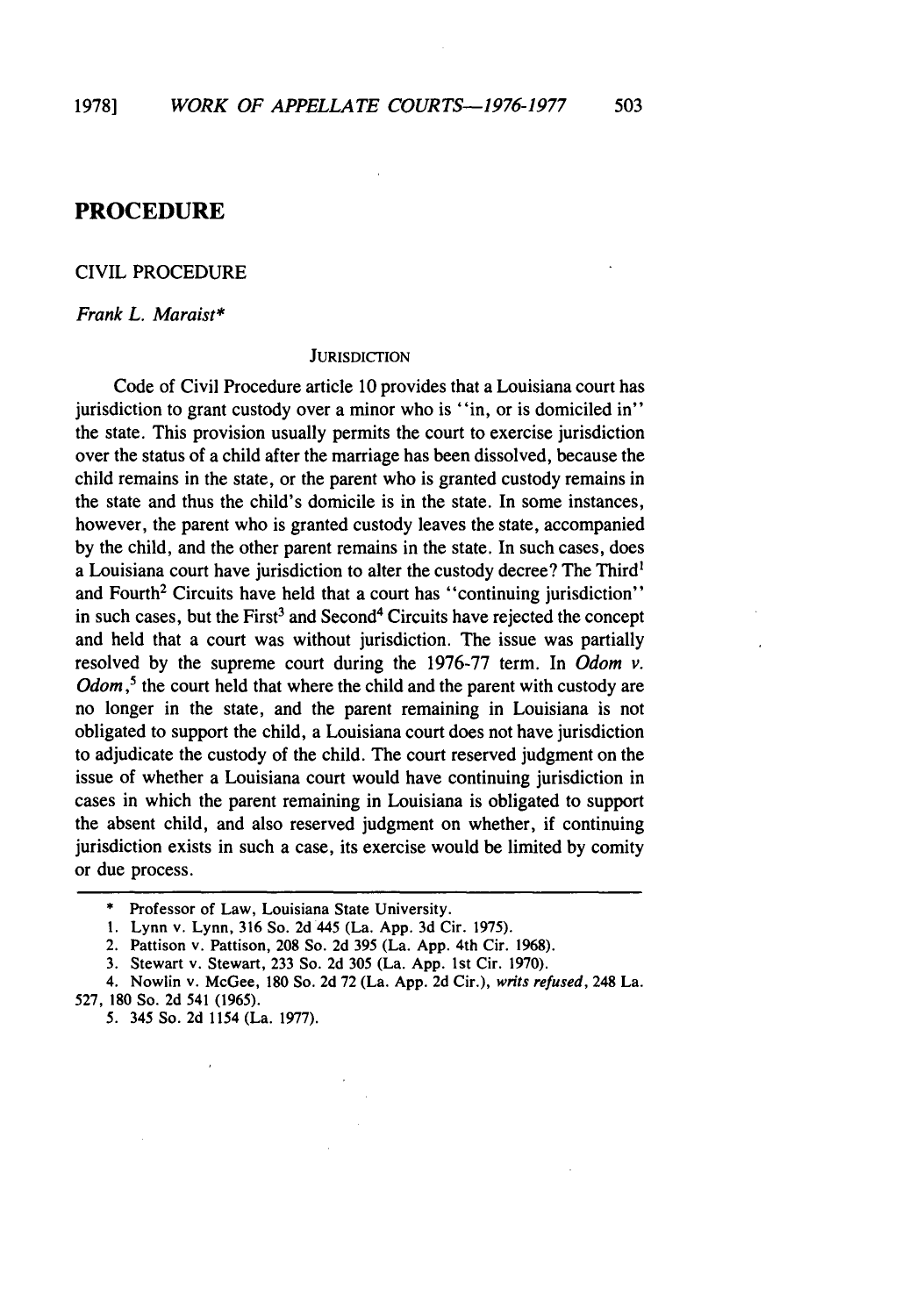# **DISCOVERY**

The 1976-77 court term was a remarkable year for that most difficult of discovery issues, the extent to which a litigant may obtain the opinion of an expert witness retained by his opponent. Prior to 1976, the Code of Civil Procedure made no provision for discovery of expert witnesses through depositions or interrogatories. The only code provision speaking to the issue was article 1452, which after providing for discovery of the "work product" of an attorney under certain circumstances, contained the restriction that:

The Court shall not order the production or inspection of any part of the writing that reflects mental impressions, conclusions, opinions, or theories of an attorney or an expert **....**

Pre-1976 jurisprudence indicated that this phrase prohibited discovery of expert witnesses through deposition or interrogatory.<sup>6</sup> In 1976, the Louisiana Law Institute submitted to the legislature a comprehensive revision of discovery procedure, including proposed article 1425 providing for discovery of both facts and opinions of expert witnesses in the same manner as presently provided by Federal Rule  $26(B)(4)$ .<sup>7</sup> However, the legislature deleted the reference to opinion in proposed article 1425 but retained the provision in prior article 1452 protecting from discovery those parts of writings containing expert opinion. 8 Consequently, the new discovery procedure adopted by the legislature in 1976 provided detailed regulation of discovery of facts known by experts, but made no mention of the discoverability of expert opinion except the prohibition of discovery of writings containing such opinions. Then, prior to the effective date of the new discovery articles, the supreme court decided *Hanks v. Drs. Ranson,* Swan & Burch, Ltd.<sup>9</sup> In that case, plaintiff sued the defendant medical

*<sup>6.</sup>* See, e.g., State Department of Highways v. Spruell, 243 La. 202, 142 So. 2d 396 (1962); Cousins v. State Farm Mut. Auto. Ins. Co., 258 So. 2d 629 (La. App. 1st Cir. 1972); Barnett v. Barnett Enterprises, Inc., 182 So. 2d 728 (La. App. 4th Cir. 1966).

<sup>7.</sup> The Federal rule permits a party through interrogatories to require any other party to identify the expert witnesses whom he expects to call, to state the subject matter of the expert's testimony, the substance of the facts and opinions to which the expert is expected to testify, and a summary of the grounds for each opinion. Further discovery from such experts, and any discovery of experts whom a party has retained but does not intend to call as a witness, may be obtained only by court order, and the court may, and in some circumstances must require the party seeking such additional discovery of expert testimony to pay part of the costs incurred in obtaining the expert's testimony.

<sup>8.</sup> **LA. CODE** CIV. P. art. 1424.

<sup>9. 340</sup> So. 2d 152 (La. 1976).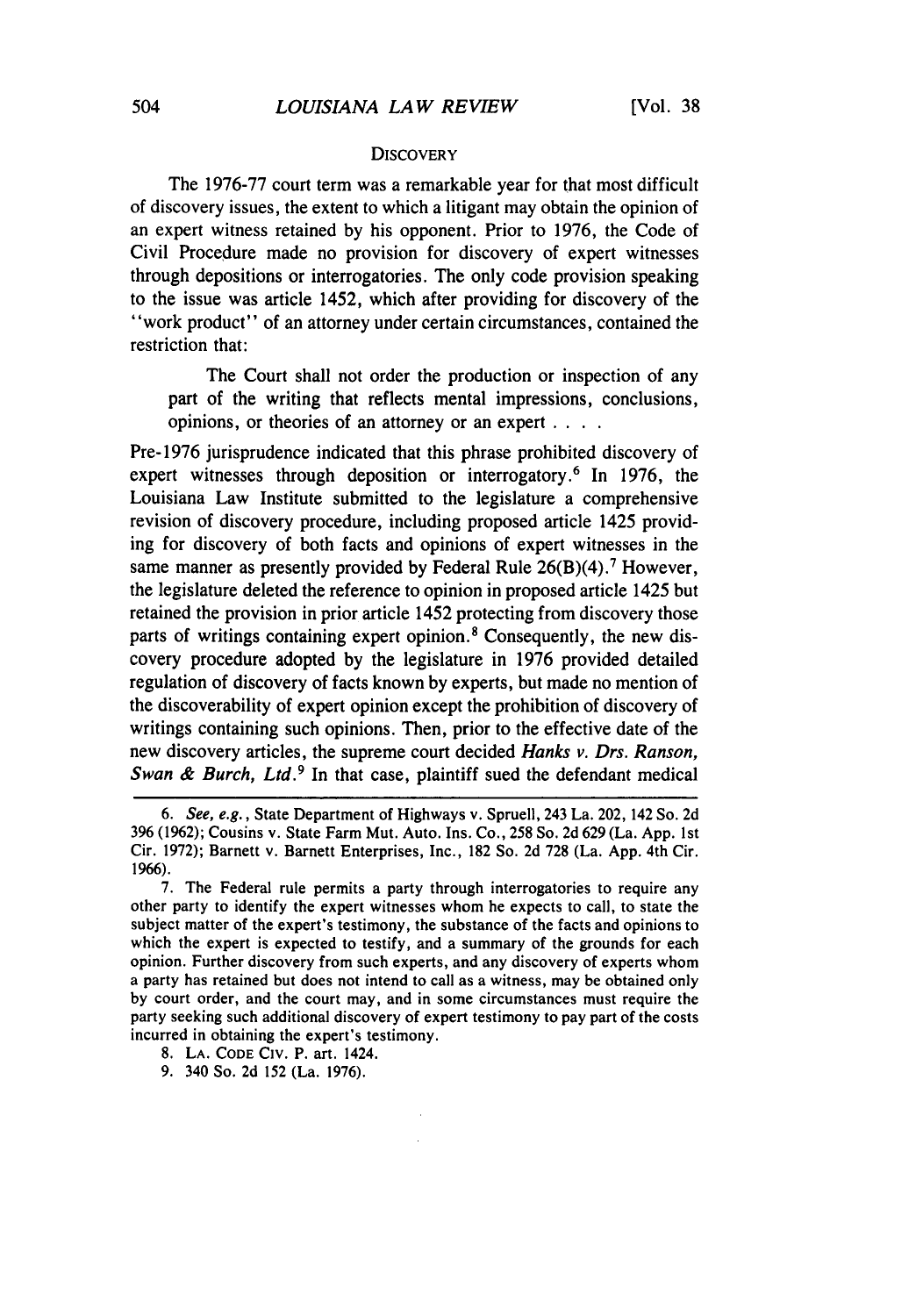#### *WORK OF APPELLATE COURTS-1976-1977* 505 **19781**

corporation and one of its employees for malpractice; plaintiff thereafter took the deposition of one of the shareholder physicians, and sought to elicit from the witness an expert opinion concerning the injury. The supreme court upheld the witness's refusal to answer, pointing out that the witness was not a party, but was one whose opinion was prepared in anticipation of litigation or in preparation for trial and thus immune from discovery under the provisions of article 1452 of the original discovery rules. Since that provision of article 1452 to which the court referred in *Hanks* was continued verbatim in article 1424 of the new discovery rules, and since the new rules did not make any other provision for discovery of expert opinion, the logical conclusion was that under the new rules, opinion of an expert developed in preparation for trial would not be subject to discovery, whether contained in a writing or not.

But on the last day of the 1976-77 term, the supreme court, with three justices dissenting, ruled<sup>10</sup> that a litigant could elicit through oral deposition expert opinion developed in preparation for trial, and that any expression to the contrary in *Hanks* was "inadvertent" and "dictum."<sup>11</sup> The majority reached its conclusion in this manner: (1) the opinion of an expert falls within the general definition of discoverable matter-'relevant to the subject matter involved in the pending action"; $^{12}$  (2) since article 1424 (originally Article 1452) applies only to writings, and since article 1425 speaks only to the discovery of facts, neither provision bars discovery of the opinion of an expert witness through oral deposition.

Unlimited discovery of the opinions of experts who are retained in preparation for trial may be counterproductive. **If** these opinions are fully discoverable, a litigant may be encouraged to delay his pre-trial preparation and permit the other litigant to invest the time and money usually required in obtaining expert testimony. The diligent litigant who is required to share his findings with a dilatory opponent may in subsequent litigation delay the development of his case until the later stages of the litigation. As a result, pre-trial settlements may become less frequent. Thus, both purposes of discovery—the attainment of judicial efficiency and fairness to the parties-will be thwarted.

The federal rule-makers have recognized the conflict and have resolved it by placing discovery of expert opinion under the supervision of the court, and, where discovery is granted, by requiring the litigant

<sup>10.</sup> Weidenbacher v. St. Paul Fire & Marine Ins. Co., 347 So. 2d 1160 (La. 1977).

*<sup>11.</sup>* Id. at 1162.

<sup>12.</sup> LA. **CODE** CiV. P. art. 1422.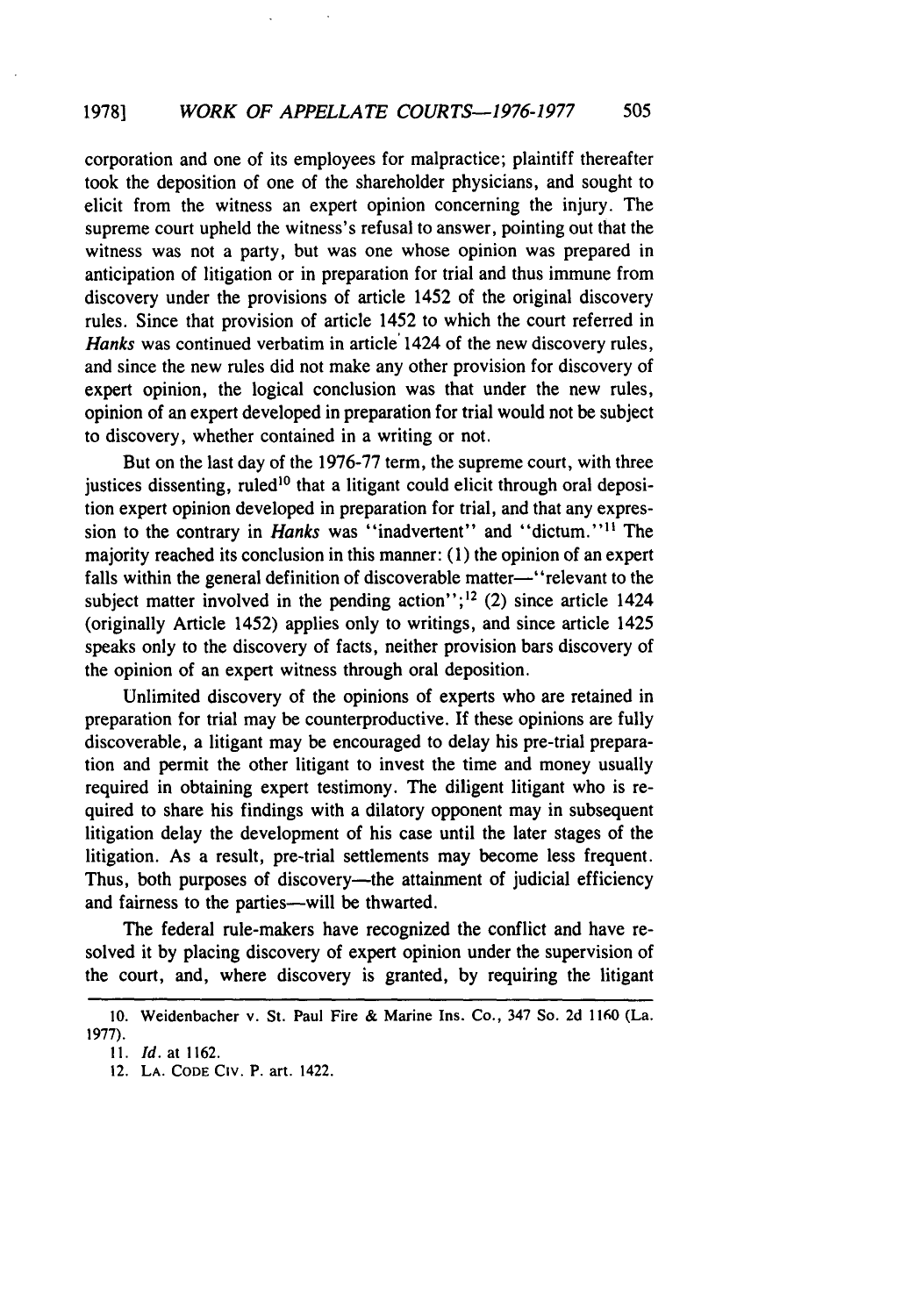obtaining discovery to share the expense incurred in the development and discovery of the opinion. 13 The Law Institute recommended the federal approach, which accommodates the competing values, but an amendment in the Senate deleted the reference to opinion testimony, leaving the code without an express provision on the discovery by deposition of the opinion of a retained expert. The supreme court was thus faced with an "all or nothing" question, and a majority felt the legislative intent was to permit discovery. The wisest course may be to accommodate the competing values by permitting limited discovery and a sharing of the expenses, but that course can only be charted by the legislature.

In *Ogea v. Jacobs*,<sup>14</sup> the supreme court addressed the issue of the general discoverability of the lawyer's "work product." Several years after the accident which prompted the suit in *Ogea,* plaintiff attempted to take the deposition of an employee; however, the employee testified that he was unable to recall material facts surrounding the accident. Plaintiff then sought production of an accident report which the employee had made shortly after the event. In an opinion by Justice Dennis, the court held that:

(1) A party seeking to avoid production of a writing which is otherwise discoverable bears the burden of proving that it was prepared or obtained in anticipation of litigation or in preparation for trial.

(2) If the writing was prepared or obtained in anticipation of litigation or in preparation for trial by an adverse party, article 1424 of the amended discovery provisions makes it non-discoverable unless the party seeking production then establishes that denial will "unfairly prejudice" him or cause him "undue hardship and injustice."

(3) The concepts of "unfair prejudice," "undue hardship" and "injustice" set forth in article 1424 evolved from federal discovery, and Louisiana courts properly may rely upon federal jurisprudence under the analogous federal rule<sup>15</sup> as persuasive authority in interpreting article 1424.

Subject to the provisions of subdivision (b)(4) of this rule, a party may obtain

<sup>13.</sup> FED. R. Civ. P. 26(b)(4)(c) provides: "Unless manifest injustice would result, (1) the court shall require that the party seeking discovery pay the expert a reasonable fee for time spent in responding to discovery .... **."** The statute also provides that in certain situations, the court may or must require the party seeking discovery to pay a fair portion of the fees and expenses reasonably incurred by the party against whom discovery is sought in obtaining the facts and opinions of the expert.

<sup>14. 344</sup> So. 2d 953 (La. 1977).

<sup>15.</sup> FED. R. Civ. P. 26(b)(3) provides: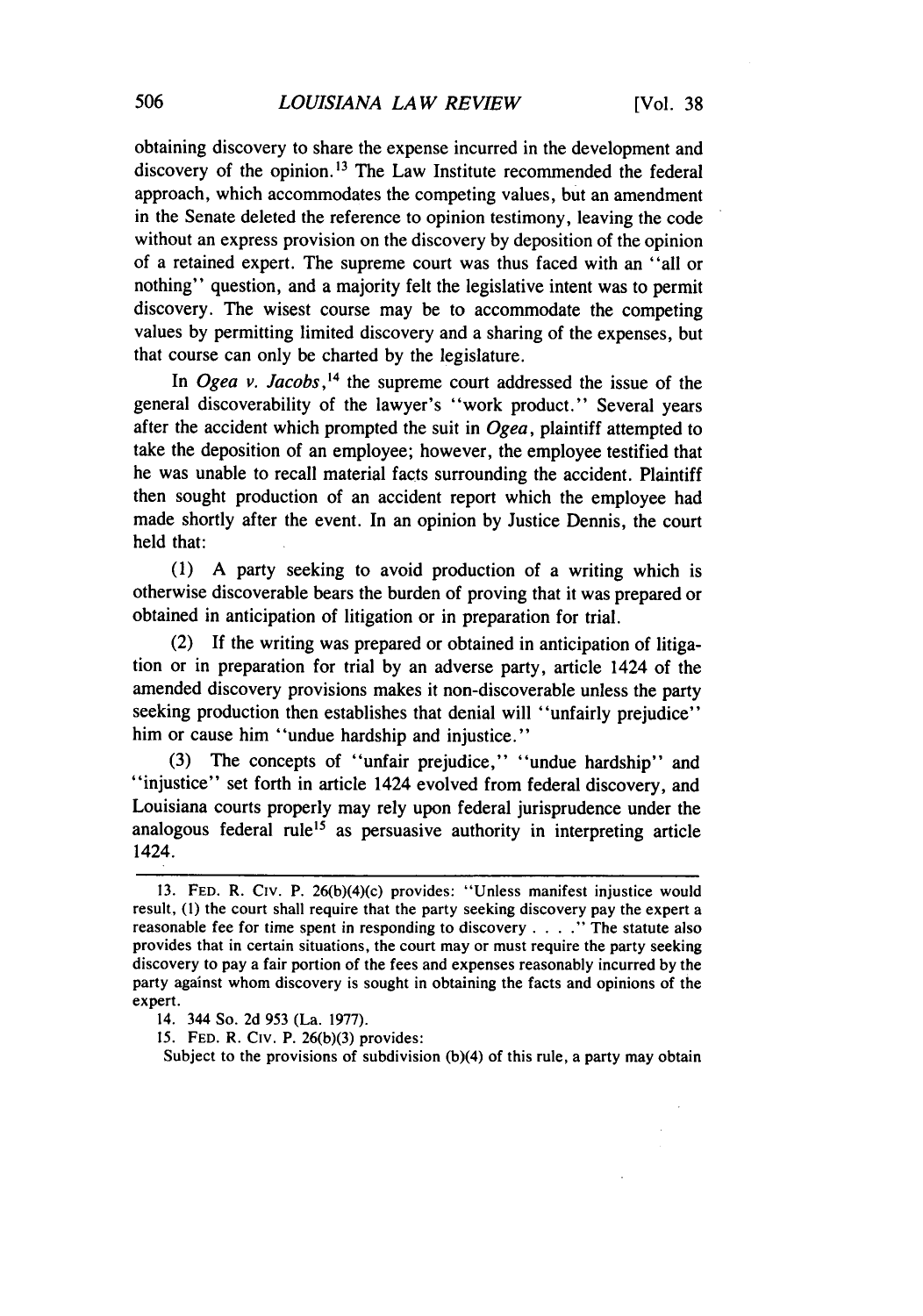(4) A party denied production of a statement taken near the time of the event in suit is not thereby unfairly prejudiced or caused undue hardship or injustice in every case; however, the lapse of time since the event may combine with other factors, such as the unavailability of a witness or his reluctance, hostility, lapse of memory or apparent deviation from his prior statement, to establish such a risk of prejudice as would warrant production of the statement.

# INCIDENTAL ACTIONS

Unlike the federal system, Louisiana does not-permit a general crossclaim between co-parties to an action. The Code of Civil Procedure provides only a limited cross-claim: a co-party, by using the third party demand, may cross-claim against any other person, including a co-party, who may be liable to him for all or part of the principal demand.<sup>16</sup> However, the device does not permit co-parties to assert their own independent claims against each other. The Louisiana courts have attempted to remedy the defect by an expansion of the concept of intervention: a defendant is permitted to "intervene" into the action by the plaintiff against the co-defendant, and to assert through the intervention his own claim for damages against his co-defendant. **' <sup>7</sup>**In *Travelers Insurance Co. v. Sonnier,<sup>18</sup>*the Fourth Circuit provided an alternate method which is conceptually more sound than the fictitious "intervention" heretofore utilized. In *Sonnier,* the defendant driver filed athird party claim against the mechanic who repaired his automobile brakes, seeking both indemnity for the plaintiff's damages and recovery for his own damages. After noting that the claim for indemnity was properly joinable with the main demand under article 1111, the court held that once a defendant is joined under article 1111, the issue of what demands may be cumulated against him is governed by article 462, which permits cumulation of two or more actions

discovery of documents and tangible things otherwise discoverable under subdivision (b)(l) of this rule and prepared in anticipation of litigation or for trial by or for another party or by or for that other party's representative (including his attorney, consultant, surety, indemnitor, insurer, or agent) only upon a showing that the party seeking discovery had substantial need of the materials in the preparation of his case and that he is unable without undue hardship to obtain the substantial equivalent of the materials by other means. 16. LA. CODE **CIV.** P. art. I111.

<sup>17.</sup> Bellow v. New York Fire & Marine Underwriters, Inc., 215 So. 2d 350 (La. App. 3d Cir. 1968).

<sup>18. 344</sup> So. 2d 73 (La. App. 4th Cir. 1977).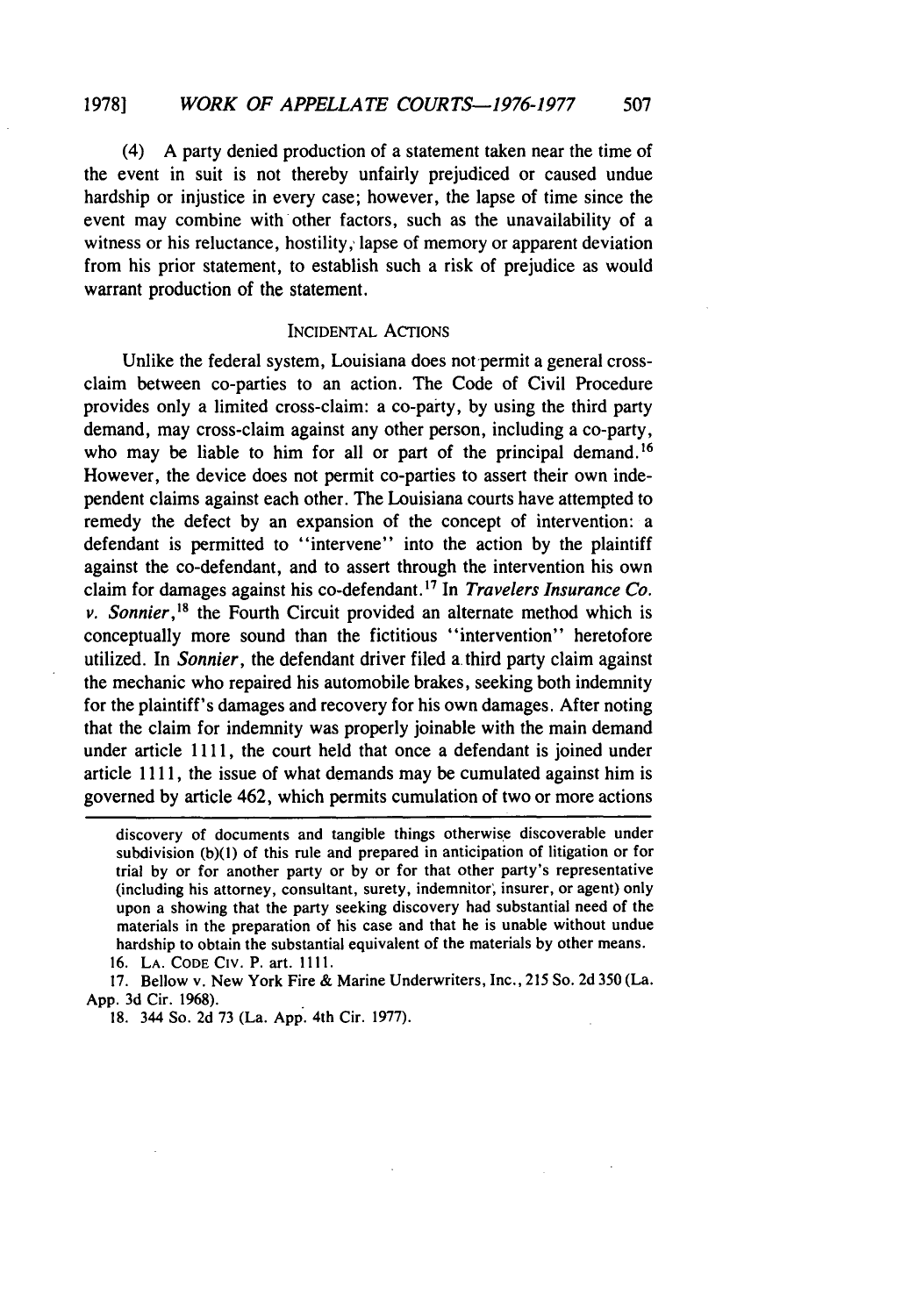against the same defendant under certain circumstances.<sup>19</sup> The court then concluded that since the defendant's claim for his own damages was properly joinable with his claim for indemnity under article 462, and since the claim for indemnity was joinable with the main demand under article 1111, the three actions could be heard in the same suit.

Adoption of the *Sonnier* rationale by other Louisiana courts would ease the need for a cross-claim. The *Sonnier* approach also could be extended to permit joinder of additional parties under article 463, providing state courts with a flexibility in joinder of parties similar to that enjoyed **by** federal courts through the application of Federal Rule **13(h). <sup>2</sup> °** Some problems would still remain, however. For example, under *Sonnier* the co-defendant who files the cross-claim must be able to assert that the co-defendant is or may be liable to him for all or part of the principal demand. **A** simple solution would be legislative adoption of a cross-claim similar to that provided **by** Rule **13(g)** of the Federal Rules of Civil Procedure, which permits a party to urge against a co-party any claim arising out of the transaction or occurrence which is the basis of the principal demand. That standard prevents a defendant from grafting unrelated claims upon the principal demand, but provides the flexibility to assure that identical or similar fact issues may be litigated in a single trial.

Third party practice was given an expansive reach **by** the Second Circuit in *Cotton States* Chemical Co. v. Larrison *Enterprises, Inc.2* **A** retailer sued its customer for the purchase price of goods, and the customer brought a third party demand against the manufacturer for the damages sustained **by** the customer **by** the alleged failure of the product to perform in the manner warranted. The Second Circuit rejected an argument that

exclusive actions may be cumulated in the same judicial demand if pleaded in the alternative.

20. **FED.** R. Civ. P. **13(h)** provides that persons other than those made parties to the original action may be made parties to a counterclaim or cross-claim when the claims arise out of the same transaction or occurrence or series of transactions or occurrences, and if any question of law or fact common to the parties will arise in the action.

21. 342 So. **2d** 1212 (La. **App. 2d** Cir. **1977).**

**<sup>19.</sup> LA. CODE Civ.** P. art. 462 provides: **<sup>A</sup>**plaintiff may cumulate against the same defendant two or more actions even though based on different grounds, if

**<sup>(</sup>I)** Each of the actions cumulated is within the jurisdiction of the court and is brought in the proper venue; and

<sup>(2)</sup> **All** of the actions cumulated are mutually consistent and employ the same form of procedure. Except as otherwise provided in Article **3657,** inconsistent or mutually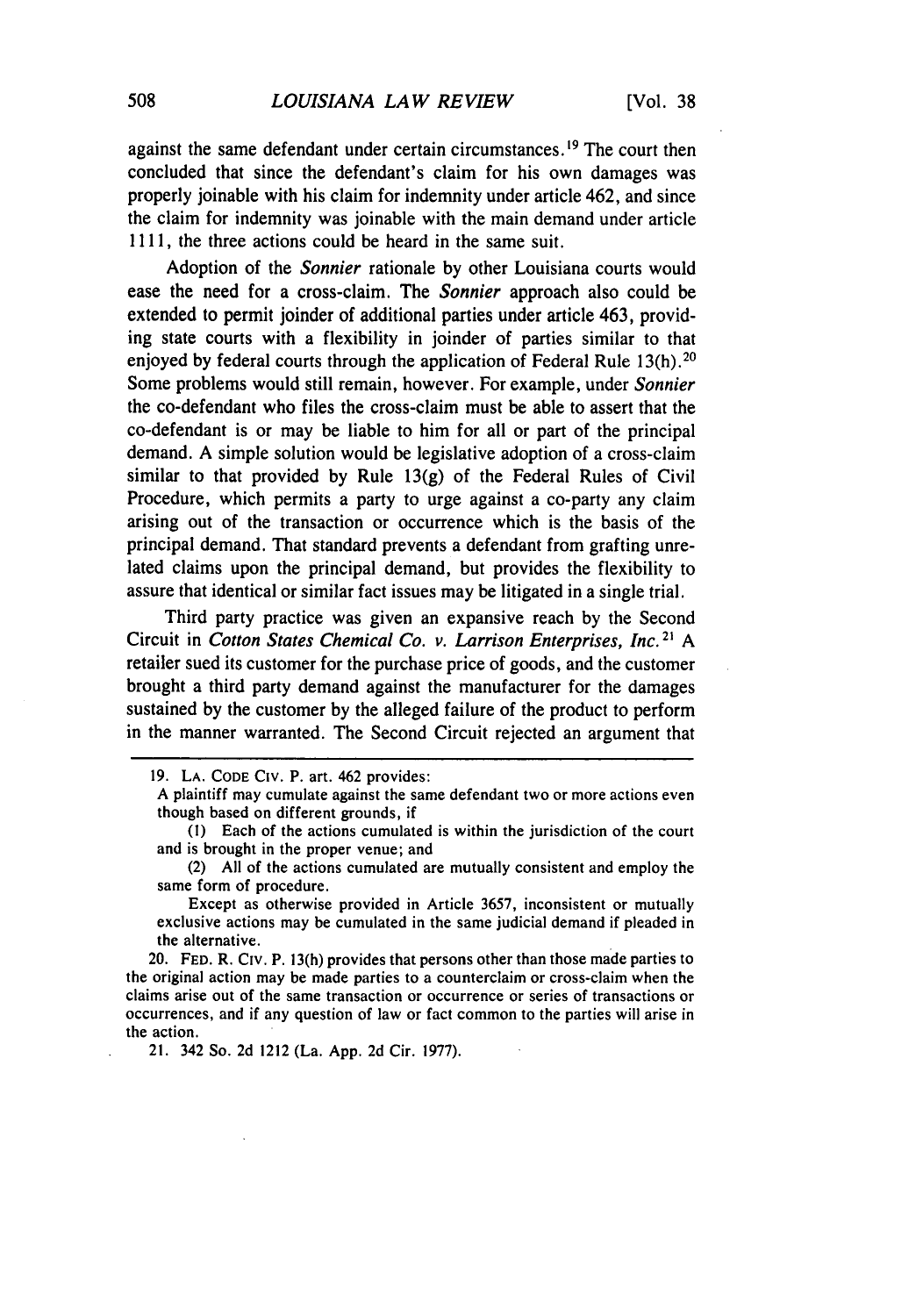third party demand was not proper because the defendant was not claiming that the third party defendant was liable to him "for all or part of the principal demand." The court pointed out that article 1111 provides that one may third party another who is his warrantor or who may be liable for all or part of the principal demand, and that the disjunctive "or" permits joinder of a warrantor who is not liable to the third party plaintiff for all or part of the principal demand.

# TRIAL **BY JURY**

Title **13,** section **5105** of the Louisiana Revised Statutes provides that "no suit against the state or a state agency or political subdivision shall be tried by a jury."2 In Champagne v. *American* Southern Insurance Co. *,23* the supreme court held that this provision did not bar a jury trial against a co-defendant properly joined with the political subdivision. In such cases, the court held, there should be a single trial, with the judge determining issues of fact involving the political subdivision. In Jones *v. City of Kenner*,<sup>24</sup> the plaintiff joined the municipality and its liability insurer, and sought a jury trial against the insurer. On appeal, the supreme court held that section 5105 does not bar a jury trial against the insurer, even though all of the issues against both defendants are identical. The court also upheld the statute against a charge that denial of jury trial against a political subdivision violates the Constitution of 1974.

In *Triche v. City of Houma*,<sup>25</sup> the issue before the First Circuit was whether section 5105 prohibited the state or a political subdivision of the state from obtaining a jury trial at its own request. The court held that the statute bars jury trials against public bodies without their consent, but does not prohibit those bodies from obtaining trial by jury.

### APPEALS

Under constitutional provisions in effect since **1879,26** the jurisdiction of Louisiana appellate courts extends to review of findings of fact by the lower courts. Since 1825, the Civil Code has contained a provision that in determining the amount of general damages sustained by a claimant, "much discretion must be left to the judge or jury . . . . . "??" While other

<sup>22.</sup> **LA.** R.S. 13:5105 (Supp. 1975).

<sup>23.</sup> **295** So. 2d 437 (La. 1974).

<sup>24.</sup> 338 So. 2d 606 (La. 1976).

**<sup>25.</sup>** 342 So. 2d 1155 (La. App. 1st Cir. 1977).

<sup>26.</sup> *See* Gonzales v. Xerox Corp., 320 So. 2d 163, **165** n.j (La. 1975).

<sup>27.</sup> **LA.** CIV. **CODE** art. 1934(3).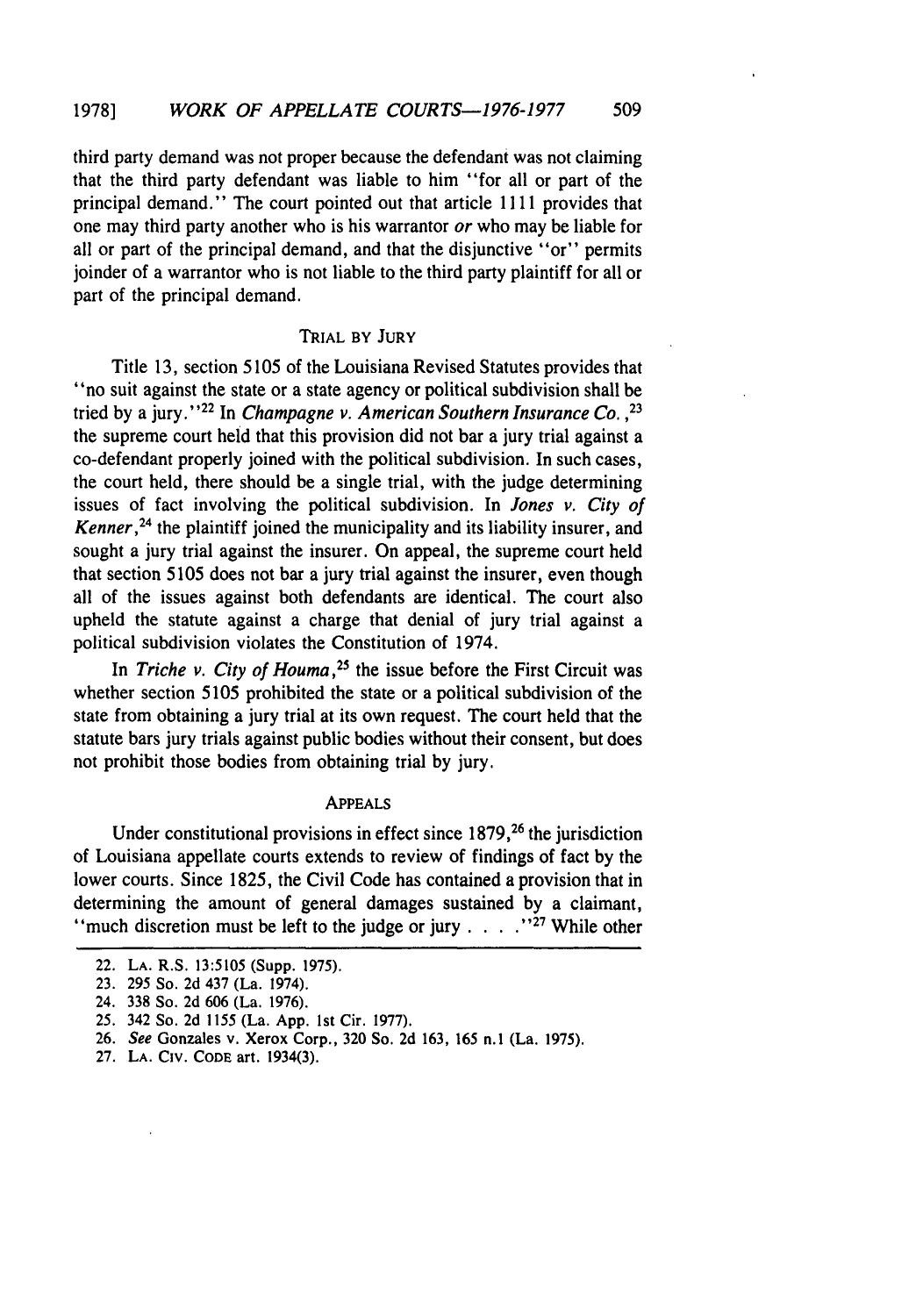permissible constructions of the constitutional and statutory provisions were possible, the jurisprudence has consistently held that the "much discretion" provided by article 1934(3) is vested only in the trial court; the appellate court may not substitute its judgment as to general damages for that of the trial court, if the latter is within the "much discretion."<sup>28</sup> Where the appellate court has found an abuse of discretion by the trial court, however, it has adjusted the award for general damages to the amount which it deemed appropriate. This practice was disapproved by the supreme court in the landmark decision of *Coco v. Winston Industries, Inc.*,<sup>29</sup> decided during the 1976-77 term. In discussing appellate review of awards of general damages, the supreme court first re-emphasized that the court of appeal may disturb the award of the trial court only when the record clearly reveals an abuse of discretion. When there is a determination of such abuse, the supreme court stressed that the appellate court may disturb the award

only to the extent of lowering it (or raising it) to the highest (or lowest) point which is reasonably within the discretion afforded... [the trial] court . **. .** . It is never appropriate for a Court of Appeal, having found that the trial court has abused its discretion, simply to decide what it considers an appropriate award on the basis of the evidence.<sup>30</sup>

The decision, following closely an earlier supreme court decision instructing the appellate courts on the procedure to apply in reviewing cases in which the trial judge has granted an additur or remittitur,  $31$ indicates that the court has adopted what may be called, for want of a better name, a "ball park" theory of application of article 1934(3). The high court apparently feels that a reviewing court should first determine the permissible limits of an award which could be made by a rational trier of fact; if the award by the lower courts falls within those limits, it should not be disturbed, and if the award falls beyond those limits the court should increase or reduce it to the highest or lowest outer limit, as appropriate.

The *Coco* rule may be supported on two grounds. First, an important element in fixing an award for general damages is the weight given to the claimant's testimony as to his pain and suffering. Accordingly, there is a

<sup>28.</sup> See, e.g., Bitoun v. Landry, 302 So. 2d 278 (La. 1974); Fox v. State Farm Mut. Auto. Ins. Co., 288 So. 2d 42 (La. 1973).

<sup>29. 341</sup> So. 2d 332 (La. 1976).

<sup>30.</sup> *Id.* at 335.

<sup>31.</sup> Miller v. Chicago Ins. Co., 320 So. 2d 134 (La. 1975).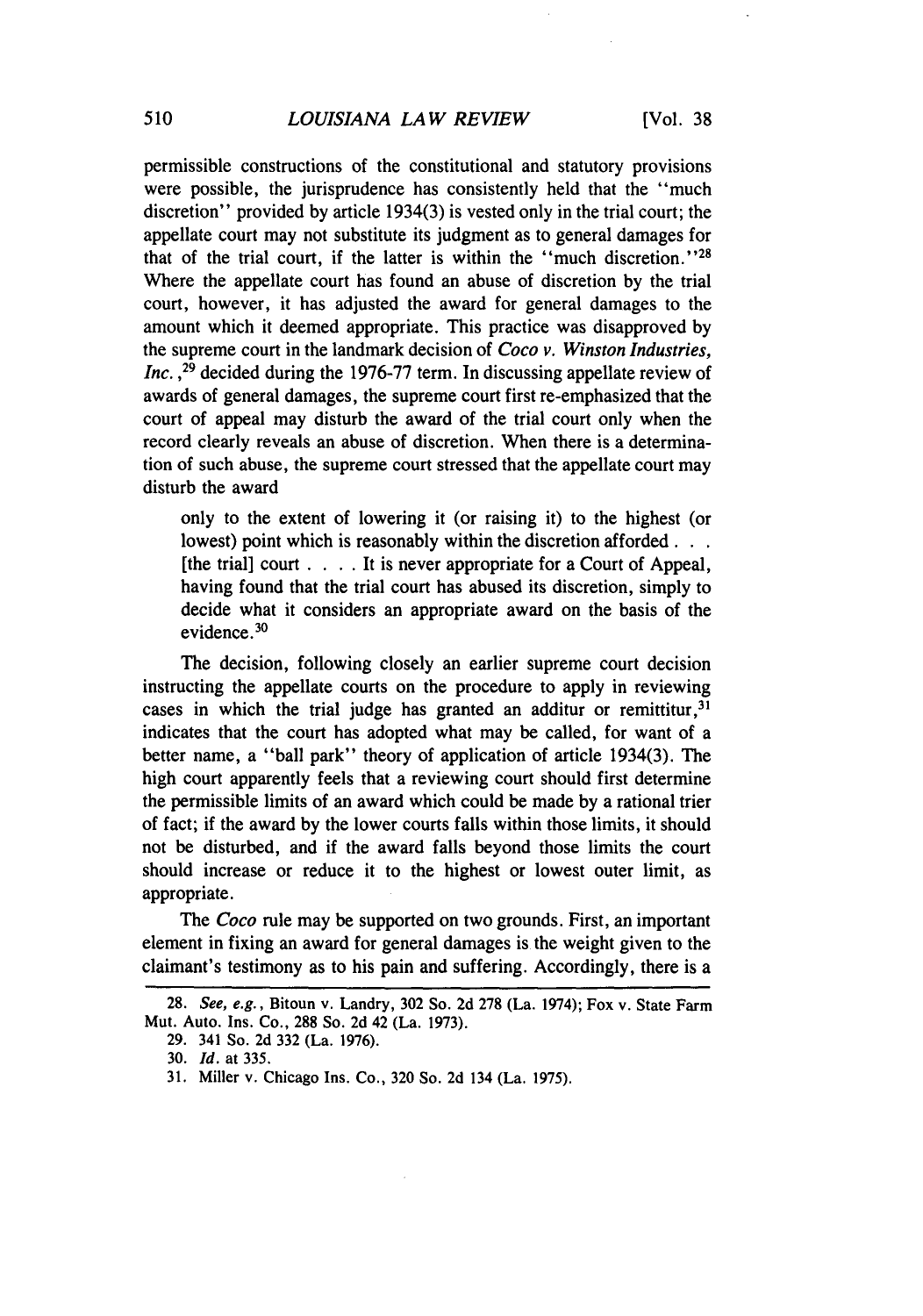reason for placing great value upon the determination of the trial court, which has seen the claimant testify, and in limiting the power of an appellate court to tamper with the award after reading the record. The approach adopted by the supreme court may be designed to coax the appellate courts toward greater emphasis upon that factor in exercising appellate review of damages. Secondly, repeated substitution by an appellate court of its own opinion as to quantum for that of the trial court, when combined with other appellate practices inherent in the Louisiana system of appellate review of law and fact, may have a demoralizing effect upon a trial judge and his assessment of his role in the judicial process. If this is true, *Coco* is a reaffirmation by the high court of the important role the trial judge plays in the administration of justice.

An equally important aspect of the *Coco* decision was the court's instruction to appellate courts on the weight to be given prior awards in determining the permissible limits of general damages in subsequent cases. The court wrote that:

Courts of appeal have placed too much emphasis on their review of other reported decisions. Certainly no two cases are ever fully alike. And whether two cases are so similar as to produce like quantum judgments is hardly discernible by gleaning the facts of the comparable decision from simply a written opinion of an appellate tribunal. Of course, another factor bearing on this matter is that significant change has been, and is taking place in our society not the least of which are changes in economic conditions (particularly rampant inflation), fluctuating job categories, employment opportunities, and even lifestyles. Furthermore, it is impossible for an appellate court to judge what evidence in a particular case was given special weight by the finder of fact.<sup>32</sup>

In the same term in which it re-affirmed its dedication to the "much discretion" limitation upon appellate review of awards of general damages, the supreme court cast some doubt upon the continuing strength and vitality of the "manifest error" rule which has limited appellate review in other areas. The doubt springs from the court's disposition of *Thornton v. Moran*,<sup>33</sup> an automobile accident case which began its ominous odyssey as a bifurcated accident trial in the district court. Plaintiff sued defendant but did not seek trial by jury; defendant instituted a separate action against plaintiff and obtained a jury trial. The matters were consolidated for trial,

<sup>32. 341</sup> So. 2d at 335-36.

<sup>33. 343</sup> So. 2d 1065 (La. 1977).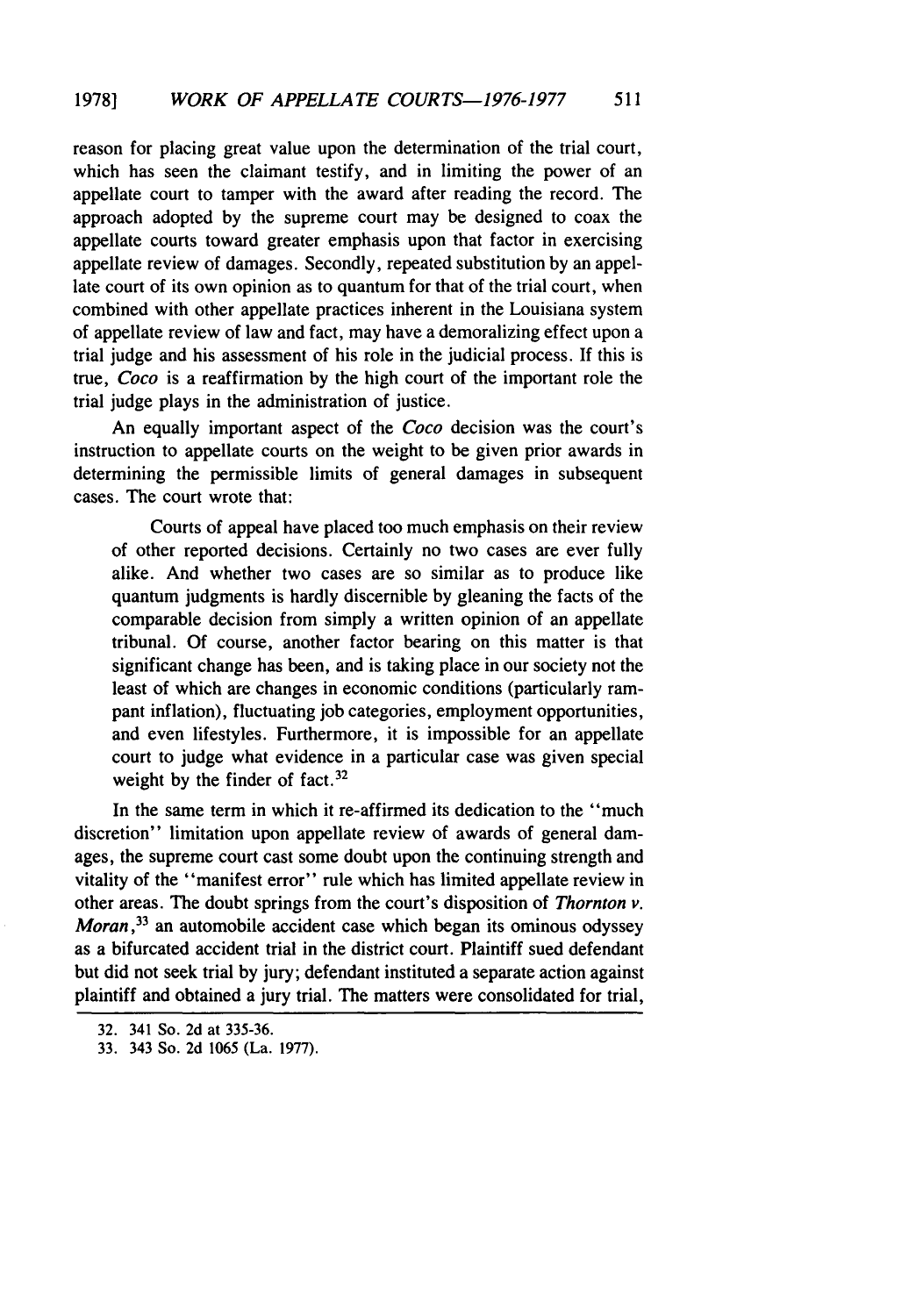after which the judge found for plaintiff in the first action, but the jury found for the plaintiff (the defendant in the first action) in the companion case. On appeal, the First Circuit reasoned that both decisions were within the latitude permitted the finder of fact by *Canter v. Koehring*<sup>34</sup> and its progeny, and affirmed. Acting upon a writ application, the supreme court ex parte and in a per curiam opinion granted the writ, reversed and remanded the case to the court of appeal with instructions

to resolve the difference in the factual findings between the jury and the judge . . . and to render a single opinion based upon the record. 35

On remand the appellate court, apparently piqued by the turn of events, interpreted the supreme court's opinion as an instruction to the appellate court to select the most reasonable among two reasonable decisions, and then selected the jury's verdict as the most reasonable.<sup>36</sup>

The supreme court's decision in Thornton is puzzling. When the "manifest error" rule is applied to bifurcated trials, situations will arise in which inconsistent results, each within the discretion granted by the rule to the trier of fact, will be reached by judge and jury. The supreme court's intolerance for such a result could reflect a lessening of its adherence to the rule. Certainly, by requiring either the trial judge or the appellate court to harmonize the results, the court is creating an exception to the rule.

Since in Thornton the supreme court remanded to the appellate court with instruction to harmonize the decisions, it may be argued that that body is charged with the function of harmonizing inconsistent results in bifurcated trials. Under existing law, however, the trial judge also has the power to harmonize the results by determining that the jury's decision, or his own, is contrary to the law and the evidence, and granting a new trial on that ground. 37 One may argue that the trial judge, who has heard the witnesses, is in a better position to harmonize the results, but one also may contend that permitting the trial judge to perform this function in a -bifurcated trial in which both decisions are within the Canter range would deprive the litigant who selected the jury of his right to trial in that forum.

# RES JUDICATA

The final chapter in the mystery surrounding the doctrine of estoppel by judgment (collateral estoppel) in Louisiana law may have been written

<sup>34. 283</sup> So. 2d 716 (La. 1973).

<sup>35. 343</sup> So. 2d at 1066.

<sup>36. 348</sup> So. 2d 79 (La. App. Ist Cir. 1977).

<sup>37.</sup> **LA. CODE CIV.** P. arts. 1972(3), 1973.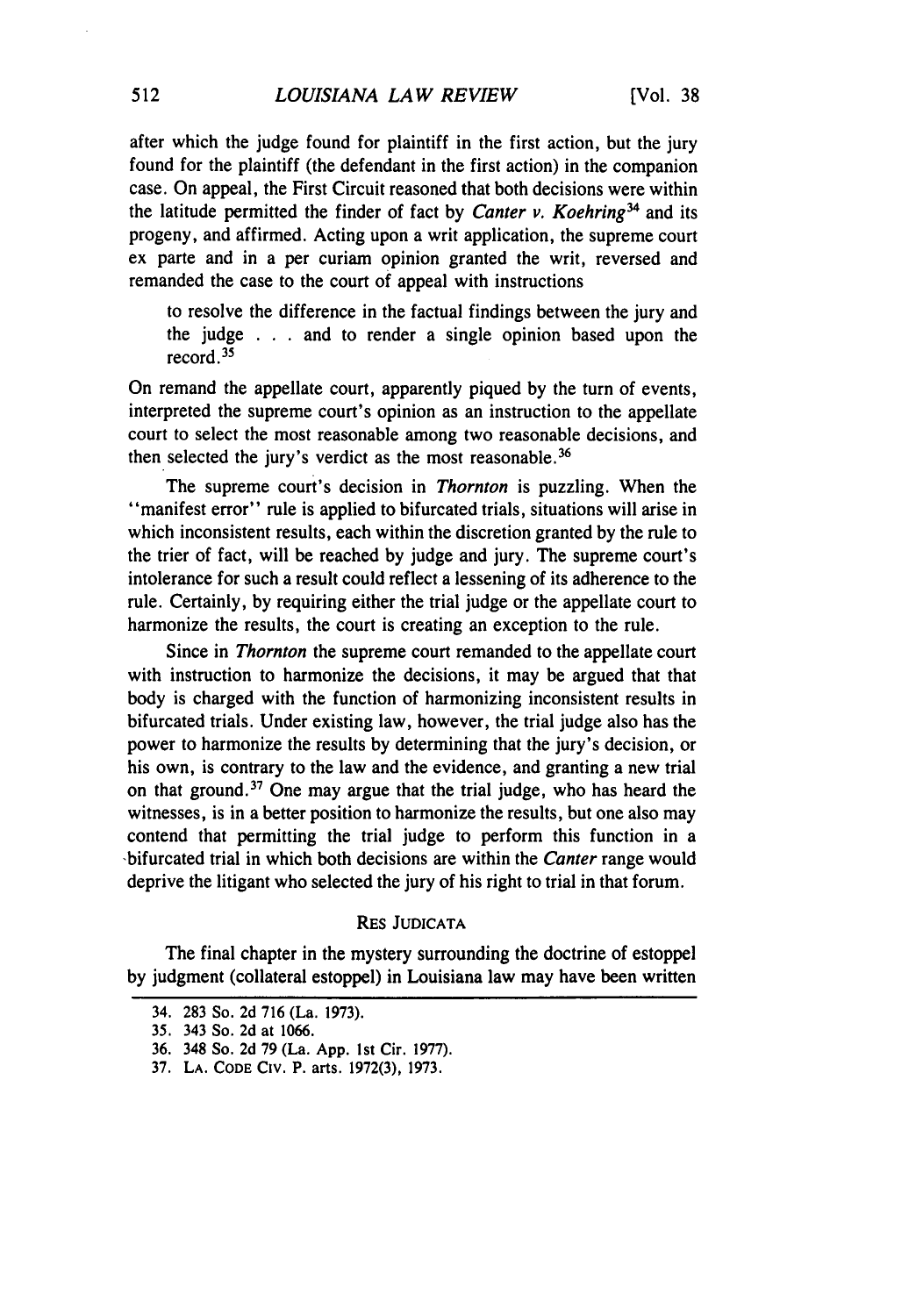in Mitchell v. Bertolla *,38* a unanimous decision by the state's highest court. In Mitchell, a litigant brought an action to annul an option to sell on the grounds of lesion, and an action for non-payment of the rent. After an unsuccessful decision, plaintiff sought the same relief in a separate suit, urging fraud and misrepresentation. The supreme court held that the second action was not barred either by res judicata or by collateral estoppel.

The determination that res judicata did not apply was consistent with Louisiana's unique application of that doctrine. Generally, at common law, res judicata bars a subsequent suit for the same relief on other grounds which "might have been pleaded" in the first suit. Thus Mitchell would have been disposed of in other states on a plea of res judicata. In Louisiana civil actions res judicata derives from Civil Code article 2286, which requires that the "causes of action" be the same. Our courts have held that the term "cause of action" is a mistranslation of the French, and should read "cause." Thus res judicata does not apply unless both the object of the demand, i.e., the relief, and the cause, i.e., the grounds, are the same. Applying that doctrine to the Mitchell facts, the two claims were based upon different grounds, and res judicata did not apply.

The issue of the application of collateral estoppel was much more difficult for the court to resolve, for reasons not easily explainable. A brief history is necessary to an understanding of the problem. Common law jurisprudence developed collateral estoppel as a method of precluding relitigation in some instances in which res judicata would not apply. Under the doctrine of collateral estoppel at common law, if the causes of action are not the same but a fact material to the second suit necessarily was decided in the first suit, the party against whom the fact was decided is estopped to deny that fact in the second suit. Since the party estopped has had his day in court for the determination of that fact, there is no violation of due process, and judicial efficiency dictates that the matter not be relitigated. Collateral estoppel is of limited use in common law jurisdictions; in most instances in which a fact necessarily was decided in earlier litigation between the same parties, the "might have been pleaded" rule will cause both claims to be treated as a single cause of action, and res judicata, and not collateral estoppel, will bar relitigation. Collateral estoppel applies only where the causes of action are different, but the expansive definition of cause of action in common law jurisdictions leaves little room for application of the doctrine.

38. 340 So. 2d 287 (La. **1976).**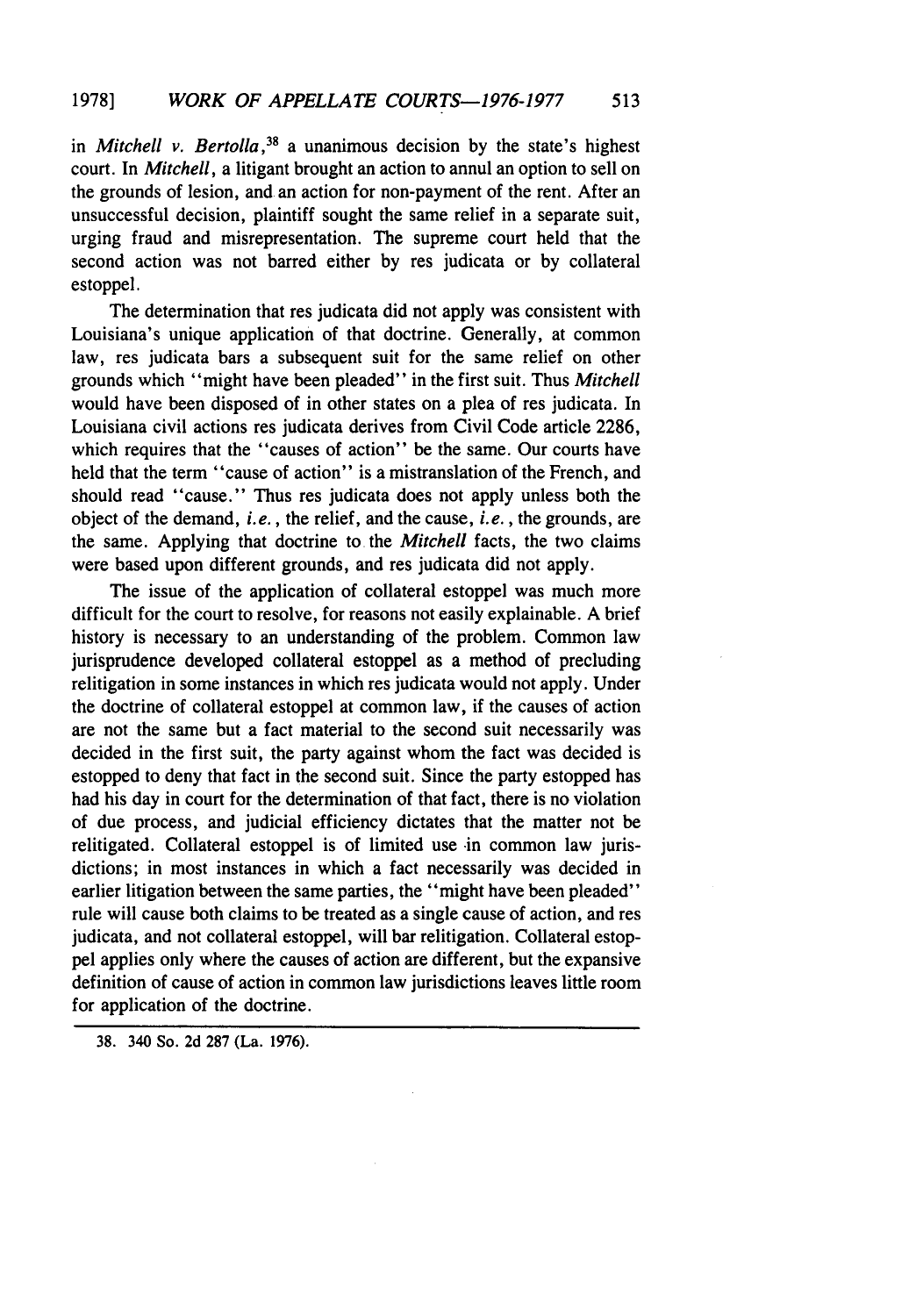In Louisiana, the definition of a cause of action for res judicata purposes is much narrower: every theory of relief is a separate "cause," even though it might have been pleaded in an earlier suit. If Louisiana were to adopt collateral estoppel and apply it whenever the state's restrictive concept of res judicata would treat the claims as separate "causes" or "causes of action," collateral estoppel would give a broad preclusive effect to prior litigation, thus undermining the policies which gave rise to the state's adoption of a narrow concept of res judicata.

This dilemma apparently produced the confusion about the existence of collateral estoppel in this state which reigned in Louisiana jurisprudence prior to *Mitchell*. There is no code or statutory basis for collateral estoppel, and the courts have been hesitant to adopt it. The doctrine seemingly was embraced by the supreme court in the 1940 case of *Hope v. Madison.* **19** Subsequent decisions, however, have ignored collateral estoppel in situations in which it obviously was applicable, $40$  and one appellate court simply has declared that the doctrine does not exist in Louisiana.<sup>41</sup>

In *Mitchell* Justice Dixon, writing for a unanimous court, alluded to the fragile status of collateral estoppel in Louisiana and its incompatability with the civilian concept of res judicata. Justice Dixon reasoned that since collateral estoppel was borrowed by Louisiana from the common law, our courts must apply the doctrine within the "framework" of common law concepts. He then concluded that collateral estoppel could not apply in Louisiana unless the causes of action would have been separate at common law.

The court's decision sharply limits the reach of collateral estoppel in Louisiana' law. In *Mitchell,* the two claims, seeking the same relief but upon different grounds, were separate under Louisiana res judicata, and hence relitigation was not barred by that doctrine. In determining whether collateral estoppel precluded relitigation, the court looked to whether the claims would have been separate causes of action at common law. Since they would not have been (according to common law analysis they would have been part of the same cause of action, and relitigation would have been barred by res judicata), estoppel was inapplicable. Thus the two claims were too far apart for the civilian version of res judicata, and too close together for the borrowed common law concept of collateral estoppel, and relitigation was not precluded by either doctrine.

The debate over whether collateral estoppel exists in Louisiana may

<sup>39. 194</sup> La. 337, 193 So. 666 (1940).

*<sup>40.</sup>* See, e.g., Fulmer v. Fulmer, 301 So. 2d 622 (La. 1974).

<sup>41.</sup> Bordelon v. Landry, 278 So. 2d 173 (La. App. 4th Cir. 1973).